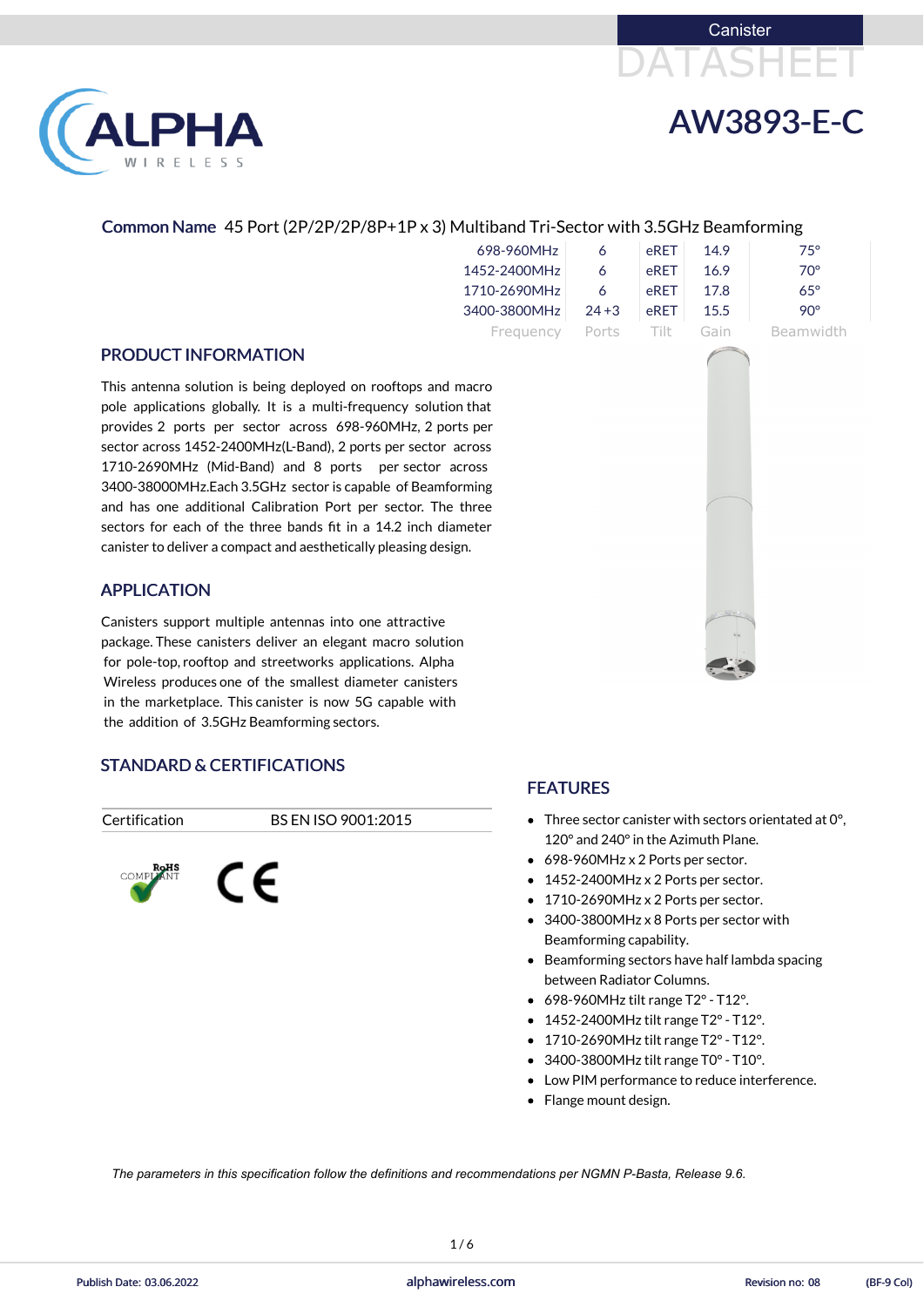

AW3893-E-C

### TECHNICAL SPECIFICATION

|                            | <b>Electrical Specifications</b>     | L-Band<br>Low Band |                | Mid Band                   |              |             |                                                                                |             |                            |                |                |
|----------------------------|--------------------------------------|--------------------|----------------|----------------------------|--------------|-------------|--------------------------------------------------------------------------------|-------------|----------------------------|----------------|----------------|
| <b>Frequency Range</b>     |                                      | <b>MHz</b>         | 698-790        | 790-890                    | 890-960      | 1452-       | 1710-                                                                          | 2300-       | 1710-                      | 1920-          | 2300-          |
|                            |                                      |                    |                |                            |              | 1492        | 2170                                                                           | 2400        | 1920                       | 2170           | 2690           |
| Polarisation               |                                      | Degree             |                | +/-45° Slant Linear        |              |             |                                                                                |             |                            |                |                |
| Gain                       | <b>Basta</b>                         | dBi                | $14.2 \pm 0.5$ | $14.3 \pm 0.5$             |              |             | $14.4 \pm 0.5 \pm 0.7 \pm 0.5 \pm 0.4 \pm 0.5 \pm 0.2 \pm 0.5 \pm 0.8 \pm 0.5$ |             |                            | $17.1 \pm 0.5$ | $17.3 \pm 0.5$ |
|                            | Max                                  | dBi                | 14.7           | 14.8                       | 14.9         | 16.2        | 16.9                                                                           | 16.7        | 17.3                       | 17.6           | 17.8           |
| Azimuth Beamwidth          |                                      | Degree             | $78^\circ$     | $76^\circ$                 | $73^\circ$   | $75^\circ$  | $70^\circ$                                                                     | $68^\circ$  | $69^\circ$                 | $64^\circ$     | $60^\circ$     |
| Azimuth Beam Squint        |                                      | Degree<            |                | $3^{\circ}$                |              |             | $3^\circ$                                                                      |             | $3^{\circ}$                |                |                |
| <b>Elevation Beamwidth</b> |                                      | Degree             | $18.1^\circ$   | $16.4^\circ$               | $14.6^\circ$ | $7.0^\circ$ | $6.3^\circ$                                                                    | $6.2^\circ$ | $6.5^\circ$                | $6.2^\circ$    | $6.0^\circ$    |
| <b>Electrical Downtilt</b> |                                      | Degree             |                | $T2^{\circ} - T12^{\circ}$ |              |             | $T2^{\circ} - T12^{\circ}$                                                     |             | $T2^{\circ} - T12^{\circ}$ |                |                |
|                            | <b>Electrical Downtilt Deviation</b> | Degree<            |                |                            |              |             | $1^{\circ}$                                                                    |             |                            |                |                |
| Impedance                  |                                      | Ohms               |                |                            |              |             | 50                                                                             |             |                            |                |                |
| <b>VSWR</b>                |                                      | $\,<\,$            |                |                            |              |             | 1.5                                                                            |             |                            |                |                |
| <b>Return Loss</b>         |                                      | dB                 |                |                            |              |             | 14                                                                             |             |                            |                |                |
| Isolation                  |                                      | dB                 |                |                            |              |             | 25                                                                             |             |                            |                |                |
| Passive Intermodulation    |                                      | dBc<               |                |                            |              |             | $-150$                                                                         |             |                            |                |                |
|                            | Upper Sidelobe Suppression,          | dB                 |                |                            | 16           |             |                                                                                |             |                            |                |                |
| Peak to 20°                |                                      |                    |                |                            |              |             |                                                                                |             |                            |                |                |
|                            | <b>Cross-Polar Discrimination</b>    | dB                 | 15             |                            | 15           |             | 15                                                                             |             |                            |                |                |
| Max Power Per Port         |                                      | W                  |                | 500                        |              |             | 250                                                                            |             | 250                        |                |                |

# Representative Pattern Files







Low Band **Let U.S. 2008** L- Band / Mid Band

For radiation pattern files, please login at www.alphawireless.com

Publish Date: 03.06.2022 **alphawireless.com** alphawireless.com Revision no: 08 (BF-9 Col)

Revision no: 08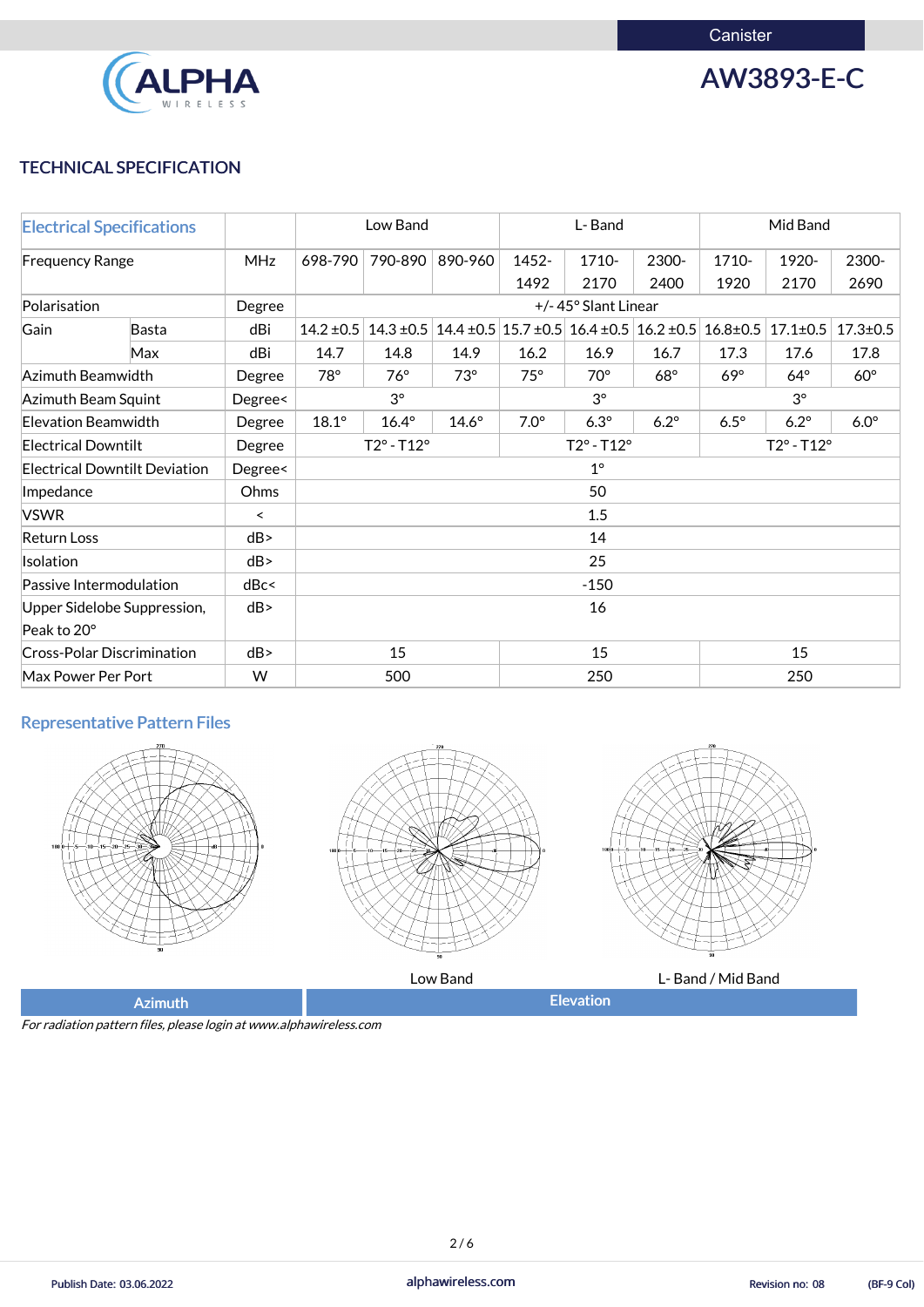**Canister** 



AW3893-E-C

# TECHNICAL SPECIFICATION

| <b>Electrical Specifications</b>        |            | 3400 - 3800MHz Beamforming |
|-----------------------------------------|------------|----------------------------|
| <b>Frequency Range</b>                  | <b>MHz</b> | 3400 - 3800MHz             |
| Polarisation                            | Degree     | +/-45° Slant Linear        |
| Gain                                    |            |                            |
| Single Column                           | dBi        | $15.5 +/- 1$               |
| <b>Broadcast Beam</b>                   | dBi        | $16.5 +/- 1$               |
| Service Beam                            | dBi        | $20 +/- 1$                 |
| <b>Calibration Network</b>              |            |                            |
| <b>Coupling Factor</b>                  | dB         | $26 + - 1$                 |
| Max Amp Deviation                       | dB         | 0.7                        |
| <b>Max Phase Deviation</b>              | dB <       | 5                          |
| Azimuth Beamwidth                       |            |                            |
| Single Column                           | 3dB BW     | $90^{\circ}$ +/- 15        |
| <b>Broadcast Beam</b>                   | 3dB BW     | 16.7                       |
| Service Beam                            | 3dB BW     | $±30^{\circ} ±1.5^{\circ}$ |
| Azimuth Beam Squint                     | Degree <   | $5^\circ$                  |
| <b>Elevation Beamwidth</b>              | Degree     | $6.5^{\circ}$ ±1           |
| <b>Electrical Downtilt</b>              | Degree     | $TOo - T1Oo$               |
| <b>Electrical Downtilt Deviation</b>    | Degree <   | $1^{\circ}$                |
| Impedance                               | Ohms       | 50                         |
| <b>VSWR</b>                             | $\prec$    | 1.5                        |
| <b>Return Loss</b>                      | dB >       | 14                         |
| Isolation                               | dB >       | 25                         |
| Upper Sidelobe Suppression, Peak to 20° | dB >       | 16                         |
| <b>Cross-Polar Discrimination</b>       | dB >       | 14                         |
| Maximum Effective Power Per Port        | W          | 150                        |

#### Radiation Pattern Files



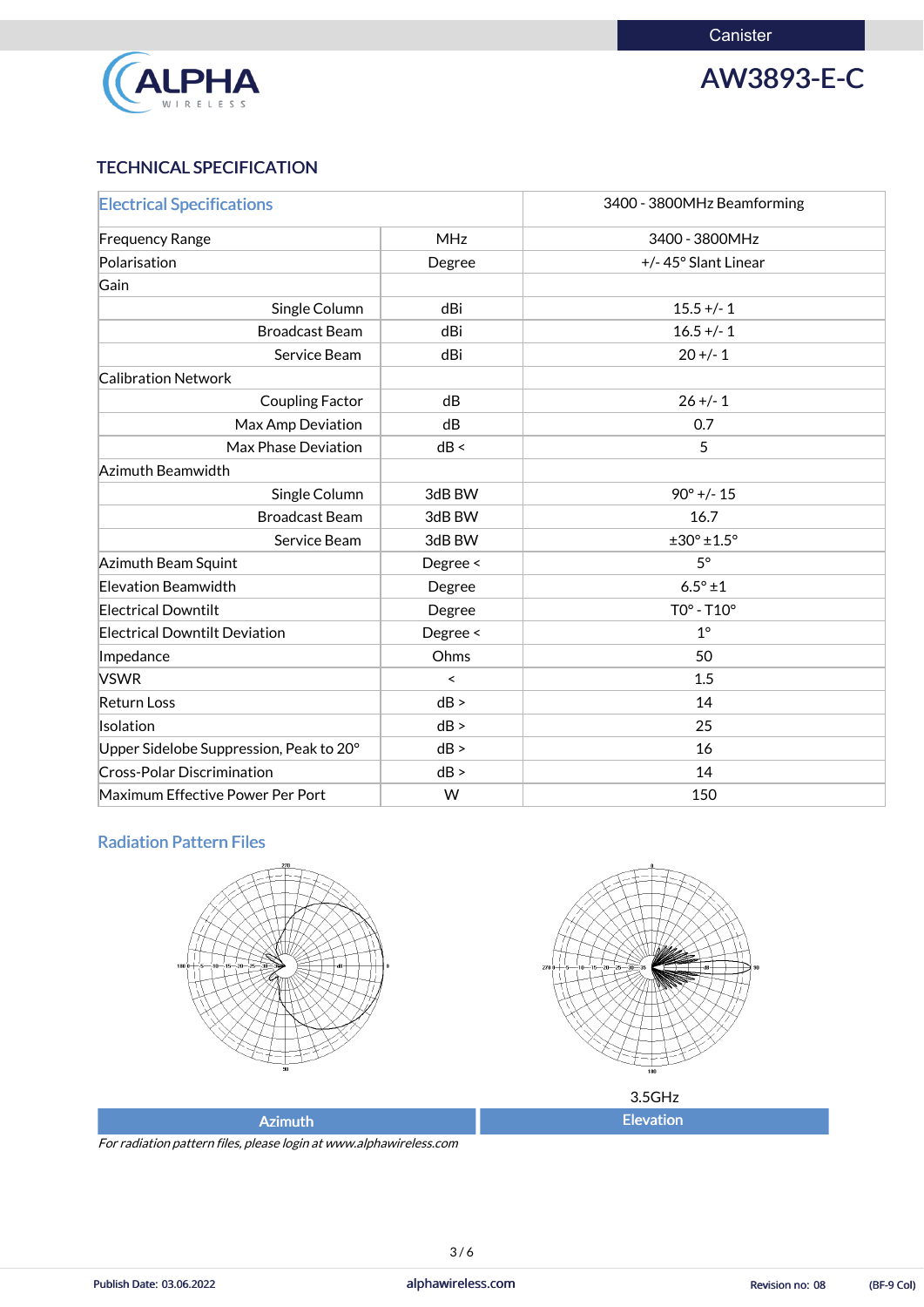

AW3893-E-C

# TECHNICAL SPECIFICATION

| <b>Mechanical Specifications</b>                |                             |                                                       |
|-------------------------------------------------|-----------------------------|-------------------------------------------------------|
| <b>Dimensions</b>                               | $mm$ (in)                   | $2753(108.3) \times 360(14.2) - (L \times \emptyset)$ |
| Packing Size (LxWxD)                            | mm(in)                      | 2910 (114) x 500 (20) x 590 (23)                      |
| Net Weight (antenna)                            | kg (lb)                     | 105 (231.4)                                           |
| <b>Shipping Weight</b>                          | kg (lb)                     | 170(374.7)                                            |
| Connector Type (Female)                         |                             | 698-960MHz / 1452-2690MHz uses 4.3-10                 |
|                                                 |                             | 3.5GHz uses M-LOC Cluster Connector                   |
| <b>Connector Position</b>                       |                             | <b>Bottom</b>                                         |
| <b>Connector Quantity</b>                       |                             | 45 (6P Low band, 6P L Band, 6P Mid band & 24          |
|                                                 |                             | 3.5GHz)+3 CAL ports                                   |
| Windload Frontal (at Rated Wind Speed: 150km/h) | $N$ (lbf)                   | 885 (200)                                             |
| Windload Lateral (at Rated Wind Speed: 150km/h) | $N$ (lbf)                   | 885 (200)                                             |
| <b>Survival Wind Speed</b>                      | $km/h$ (mph)                | 200(125)                                              |
| <b>Radome Material</b>                          |                             | UV Stabilised ABS capped ASA                          |
| Radome Colour                                   | <b>RAL</b>                  | 7035 (light grey)                                     |
| <b>Product Compliance Environmental</b>         |                             | <b>RoHS</b>                                           |
| <b>Lightning Protection</b>                     |                             | <b>DC Grounded</b>                                    |
| <b>Cold Temperature Survival</b>                | <b>Celsius (Fahrenheit)</b> | $-40(-40)$                                            |
| <b>Hot Temperature Survival</b>                 | Celsius (Fahrenheit)        | 70 (158)                                              |

# Array Layout & RET Information

| Y <sub>1</sub>       | Y <sub>2</sub> |  |  |  |
|----------------------|----------------|--|--|--|
| R <sub>1</sub><br>P1 |                |  |  |  |

| ara lara                                       |
|------------------------------------------------|
|                                                |
| Array layout depicts one<br>individual sector. |

Note: Coloured box sizes do not represent antenna sizes.

| Array | Frequency<br><b>MHz</b> | Ports   | RET<br>ID |
|-------|-------------------------|---------|-----------|
|       | 698 - 960               | $1 - 2$ |           |
|       | 1452 - 2400             | $3 - 4$ | 2         |

| Configuration                  |                                                          |
|--------------------------------|----------------------------------------------------------|
| 698-960 MHz                    | One RET per array: R1 x 3 Sectors                        |
| 1452-2400 MHz                  | One RET per array: Y1 x 3 Sectors                        |
| 1710-2690 MHz                  | One RET per array: Y2 x 3 Sectors                        |
| 3400-3800 MHz                  | One RET per array: P1 x 3 Sectors                        |
| <b>Total Quantity</b>          | Twelve RET Motor Controllers                             |
| <b>Location and Interface</b>  |                                                          |
| <b>RET Controller Location</b> | Inside antenna radome housing                            |
| <b>RET Interface</b>           | Pair of AISG 8 Pin DIN connectors, one male, one female  |
| <b>RET Interface Quantity</b>  | Three pairs of AISG 8 Pin DIN connectors, one per sector |
| <b>RET Interface Location</b>  | On connector plate located at bottom of antenna          |
| <b>Electrical</b>              |                                                          |
| Input Voltage                  | $10 - 30V$                                               |
| Power Idle Mode                | < 1W                                                     |

| vo | 2690<br>$710 -$ | $-$ O                                                | Power Active Mode | 10W                         |
|----|-----------------|------------------------------------------------------|-------------------|-----------------------------|
| n. | 380C<br>3400 -  | $\overline{\phantom{0}}$<br>$\overline{\phantom{a}}$ | Protocoi          | AISG<br>2.0<br>3G DL<br>JU. |

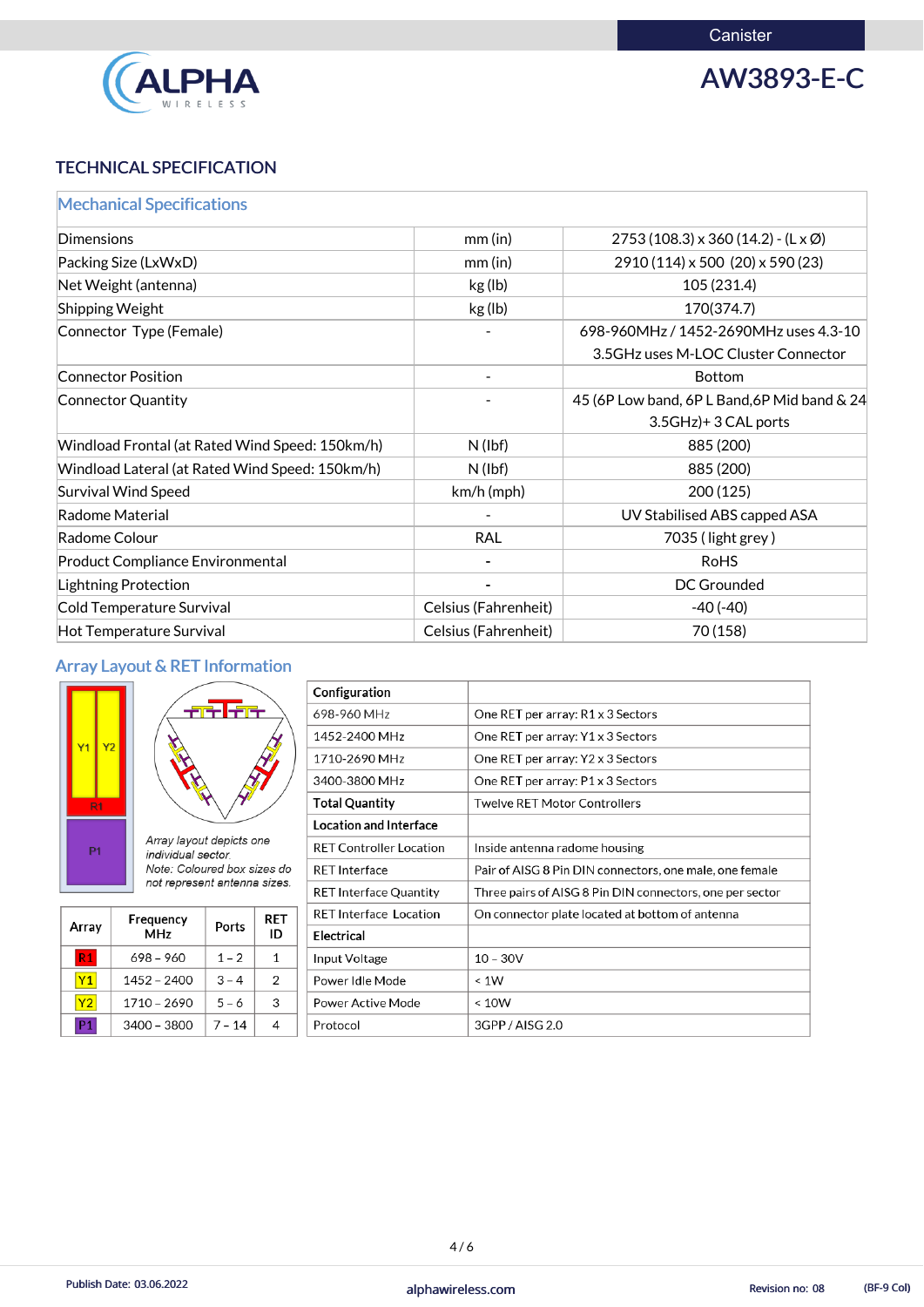**Canister** 



AW3893-E-C

#### TECHNICAL SPECIFICATION

Mechanical Illustration





Publish Date: 03.06.2022 **alphawireless.com** and alphawireless.com Revision no: 08